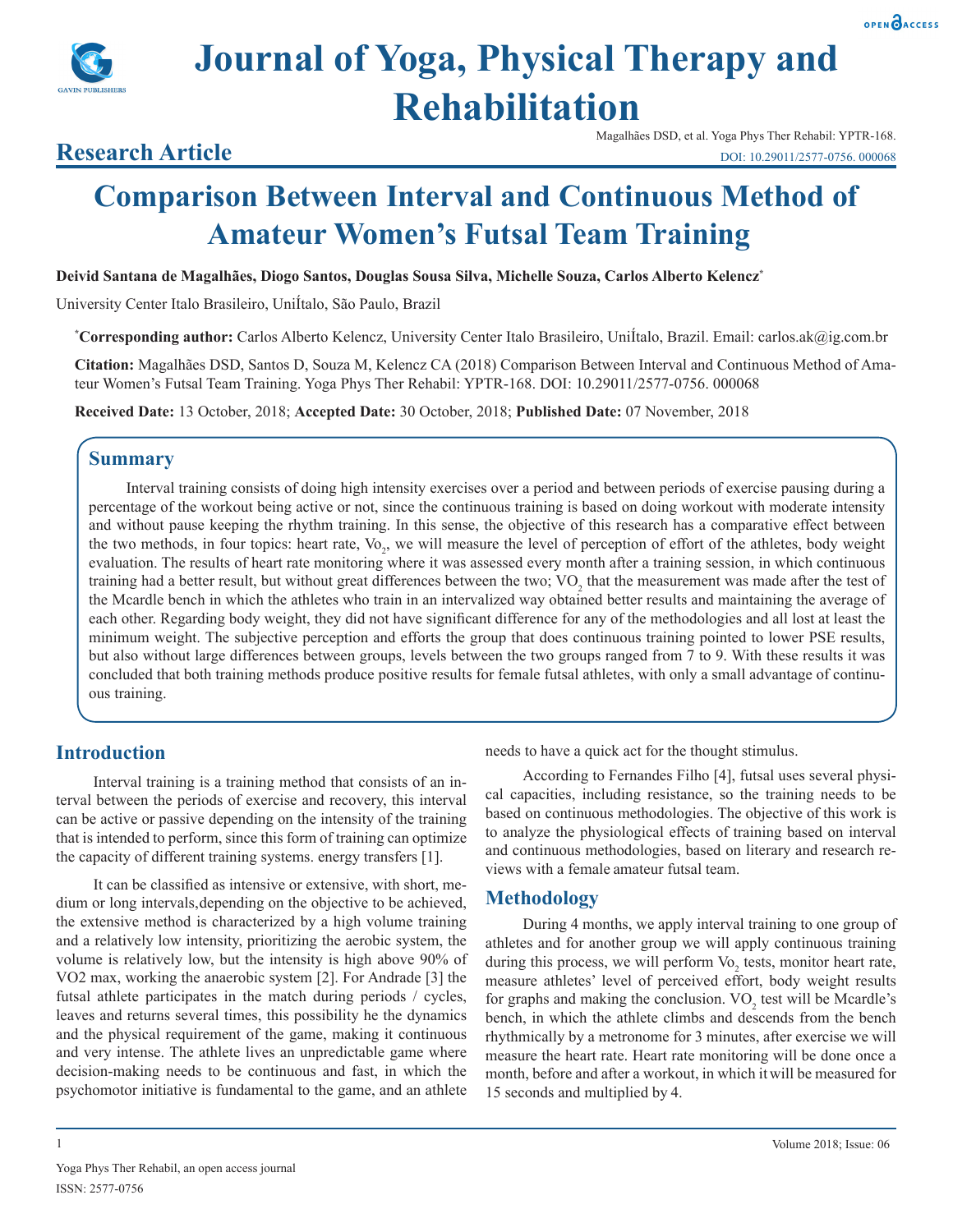The level of effort perception will be realized after a specific training session where each athlete will demonstrate at the level of 1 - 10, his fatigue and effort on that training. Each month, we will measure each athlete's body weight on a digital scale.

## **Literature**

#### **Review**

In the study by Santos, et al. [5] the interval training caused the increase of the VO<sub>2</sub> max of the people who participated in the training program and decreased the percentage of fat, linking this to the improvement of the cardiovascular system. According to Arins [6] after 10 sessions of applied training sessions based on high intensity interval training, the heart rate did not have major changes, also in the research can identify that there were no great differences of subjective perception of effort, however the research indicates that in the trainings of simulated games, the athletes in surveys gradually decreased the time they stand still and walking in the game, consequently they began to participate more effectively.

For Santos, et al. [5] continuous training does not have very broad effects for the decrease of fat percentage, as much as in the anaerobic metabolic pathway, but is a resultant training to improve aerobic resistance. After a week of studies based on continuous training aimed at the anaerobic threshold, Junior, Pereira and Gonzaga [8] states that in the research time did not notice advances in the anaerobic threshold in the futsal team evaluated, but points out that the result may be another with a longer research time.

For Caputo, et al. [7] aerobic training brings improvements in oxygenation in exercises even though it is high intensity, but training optimizes the little fatigue in long- term sports, where the athlete will be able to make better decisions, because the body will be well conditioned, and supporting to a long time without generating wear.

Ferreira, et al. [8] in his research analyzing the anaerobic power, dividing the athletes and their results by position, obtained that the athletes surveyed did not have great differences among themselves, however the goalkeepers pointed out a great index of fatigue, because where the characteristics of the sport, aiming only at the specific position of the goalkeeper, thus causing the difference in fatigue index in response to anaerobic exercises.

Arins [6] did a study analyzing the caloric expenditure of futsal athletes in a futsal collective training, where the results were also divided into tactical positions of the game, the study indicates that goalkeepers are the least caloric expenditure in a futsal match, already the wings and the fixed ones have very similar spending being both positions that most spend calories.

A study conducted by Duarte [9] had 21 individuals perform-

ing interval training during 12 workouts and found that there was a significant difference in levels of fat mass, hip circumference, blood pressure and resting heart rate that decreased sharply and a considerable gain of  $\rm VO_{2}$ . Santa Cruz, et al. [10] analyzed the subjective Perception of Effort (PSE) of 10 male futsal athletes in the U-17 category during 5 games, in the youth school games, in which the first PSE matches were 7.5 0 to 10) and in the second phase in which 3 surveys were carried out, the average was 8.5. Rodrigues, et al. [11] studied the anthropometric profile of athletes and not futsal athletes in the schools of rio grande do sul and paraná, with whom they performed the research with 100 adolescents between 13 and 15 years, obtaining the result that approximately 80% of the athletes are with weight considered "Normal" and approximately 5% are overweight, causing overweight and obesity, in which an analysis carried out for competitive sports may have a change in performance between the two groups.

## **Results**

In the study conducted in September with the group that trained intervals, the heart rate ranged between 165 and 172 Bpm, and averaged 148 beats after intense training (Tables 1-7) (Figures 1-4).

| Outcome of heart rate in interval training |         |           |
|--------------------------------------------|---------|-----------|
| Evaluated                                  | August  | September |
| Evaluated 1                                | 166 Bpm | 164 Bpm   |
| Evaluated 2                                | 168 Bpm | 164 Bpm   |
| Evaluated 3                                | 172 Bpm | 168 Bpm   |
| Evaluated 4                                | 170 Bpm | 167 Bpm   |
| Evaluated 5                                | 172 Bpm | 171 Bpm   |
| Evaluated 6                                | 165 Bpm | 165 Bpm   |

Table 1: Heart rate in interval training.

Heart rate in interval training



Figure 1: Heart rate in interval training.

The heart rate of those who did the continuous training varied between 155Bpm and 172Bpm, where the average was 165Bpm, after continuous training.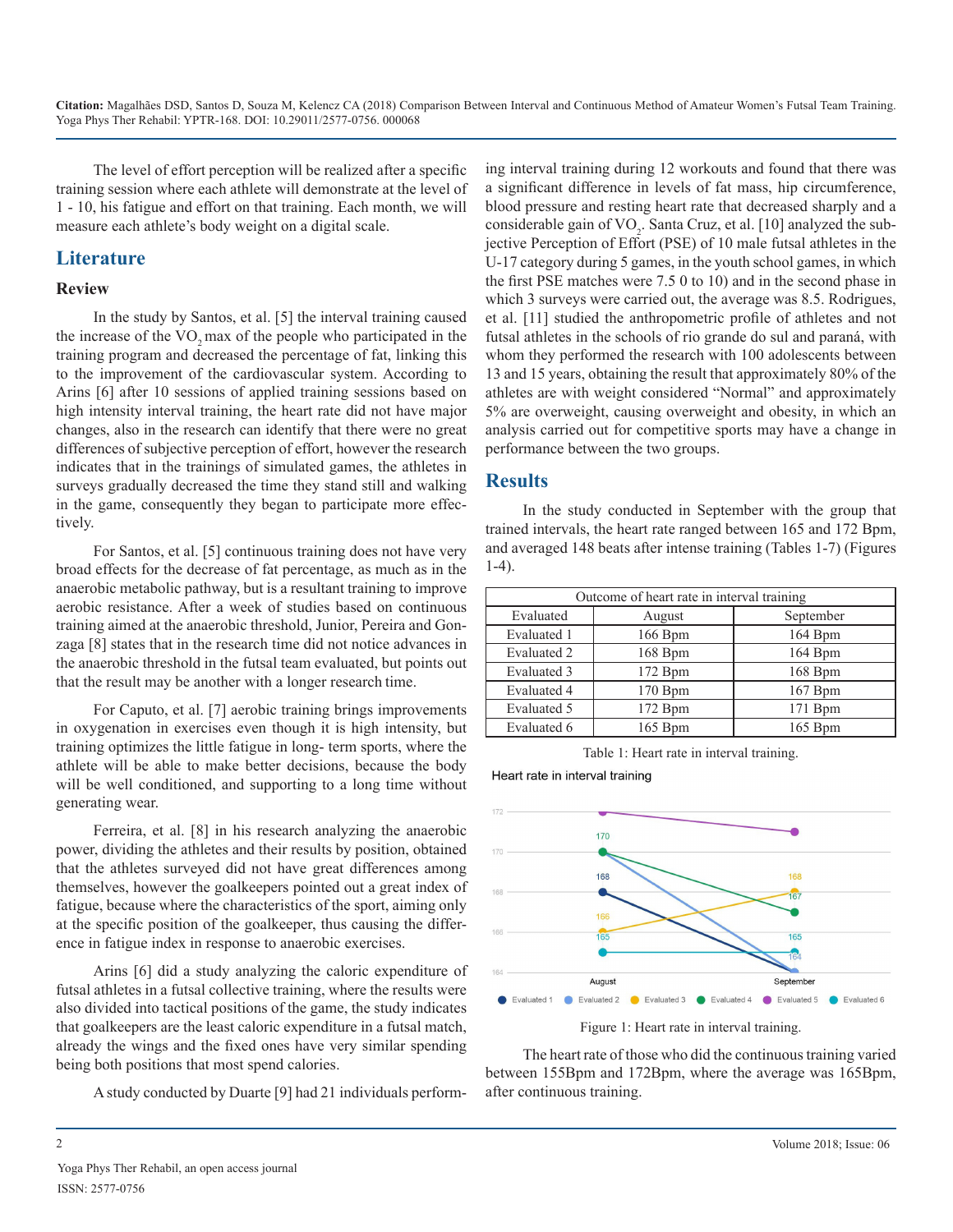| Cardiac output in continuous training |         |           |
|---------------------------------------|---------|-----------|
| Evaluated                             | August  | September |
| Evaluated 1                           | 172 Bpm | 170 Bpm   |
| Evaluated 2                           | 168 Bpm | 169 Bpm   |
| Evaluated 3                           | 156 Bpm | 155 Bpm   |
| Evaluated 4                           | 162 Bpm | 159 Bpm   |
| Evaluated 5                           | 156 Bpm | 157 Bpm   |
| Evaluated 6                           | 164 Bpm | 162 Bpm   |

**Table 2:** Cardiac output in continuous training.

Heart rate continuous training



**Figure 2:** Heart rate in Continuous training.

In the interval training, the majority of athletes were in the 55 kg range, but the minimum weight reached 48.7 kg and the highest weight was 89.1 kg

#### **Interval:**

| Body weight in kilograms for the intarvalate training group |         |           |  |
|-------------------------------------------------------------|---------|-----------|--|
| Evaluated                                                   | August  | September |  |
| Evaluated 1                                                 | $60$ Kg | 59.8 Kg   |  |
| Evaluated 2                                                 | 59.9 Kg | 59.9 Kg   |  |
| Evaluated 3                                                 | 58.6 Kg | 58.2 Kg   |  |
| Evaluated 4                                                 | 49.2 Kg | 48.7 Kg   |  |
| Evaluated 5                                                 | 64.3 Kg | 64 Kg     |  |
| Evaluated 6                                                 | 89.1 Kg | 88.7 Kg   |  |

Table 3: Body weight in kilograms for the intarvalate training group.

In continuous training the weight varied more, in which the lowest weight was 53.3 kg and the highest weight was 82 kg.

**Continuous:** In continuous training the weight varied more, in which the lowest weight was 53.3 kg and the highest weight was 82 kg.

Continuous:

| Body weight in kilograms for the continuous training group |        |           |  |
|------------------------------------------------------------|--------|-----------|--|
| Evaluated                                                  | August | September |  |
| Evaluated 1<br>$62.0$ Kg<br>$61.9$ Kg                      |        |           |  |

| Evaluated 2 | 59.5 Kg   | 59.5 Kg   |
|-------------|-----------|-----------|
| Evaluated 3 | $72.3$ Kg | $72$ Kg   |
| Evaluated 4 | 53.5 Kg   | 53.3 Kg   |
| Evaluated 5 | $82$ Kg   | $81.8$ Kg |
| Evaluated 6 | 56 Kg     | 56 Kg     |

**Table 4:** Body weight in kilograms for the continuous training group.

The  $VO<sub>2</sub>$  level after the bench test (Mcardle) hit the minimum amount of 34.0416 Mls / kg / min and the maximum quantity was 35.5192 mls / kg / min.

#### **Interval:**

| VO <sub>2</sub> obtained in the Mcardle bank test for the interval group |                    |                     |  |
|--------------------------------------------------------------------------|--------------------|---------------------|--|
| Evaluated                                                                | August             | September           |  |
| Evaluated 1                                                              | 35.1498 mls/kg/min | 35.5192 mls/kg/min  |  |
| Evaluated 2                                                              | 34.7804 mls/kg/min | 35.5192 mls/kg/min  |  |
| Evaluated 3                                                              | 34.0416mls/kg/min  | 34.7804 mls/kg/min  |  |
| Evaluated 4                                                              | 34.411mls/kg/min   | $36.258$ mls/kg/min |  |
| Evaluated 5                                                              | 34.0416mls/kg/min  | 34.2263mls/kg/min   |  |
| Evaluated 6                                                              | 35.3345mls/kg/min  | 35.3345mls/kg/min   |  |

**Table 5:** VO<sub>2</sub> obtained in the Mcardle bank test for the interval group.

The athletes who participated in the continuous training, the minimum level was 34.0416 mls / kg / min and the maximum amount of  $\rm VO_{2}$  was 36.4427mls / kg / min.

#### **• Continuous:**

| VO <sub>2</sub> obtained in the Mcardle bench test for continuous group |                    |                    |  |
|-------------------------------------------------------------------------|--------------------|--------------------|--|
| Evaluated                                                               | August             | September          |  |
| Evaluated 1                                                             | 35.1498 mls/kg/min | 35.5192 mls/kg/min |  |
| Evaluated 2                                                             | 34.7804 mls/kg/min | 35.5192 mls/kg/min |  |
| Evaluated 3                                                             | 34.0416mls/kg/min  | 34.7804 mls/kg/min |  |
| Evaluated 4                                                             | 34.411mls/kg/min   | 36.4427mls/kg/min  |  |
| Evaluated 5                                                             | 34.0416mls/kg/min  | 36.8121mls/kg/min  |  |
| Evaluated 6                                                             | 35.3345mls/kg/min  | 35.8886mls/kg/min  |  |

**Table 6:** VO<sub>2</sub> obtained in the Mcardle bench test for continuous group.

#### **Perception of Effort**

The level of effort perception after interval training maintained a certain balance, where all athletes indicated a level between 7 and 9.

#### **• Interval:**

| Level of perception of interval training effort |        |           |  |
|-------------------------------------------------|--------|-----------|--|
| Evaluated                                       | August | September |  |
| Evaluated 1                                     |        |           |  |
| Evaluated 2                                     |        |           |  |
| Evaluated 3                                     |        |           |  |
| Evaluated 4                                     |        |           |  |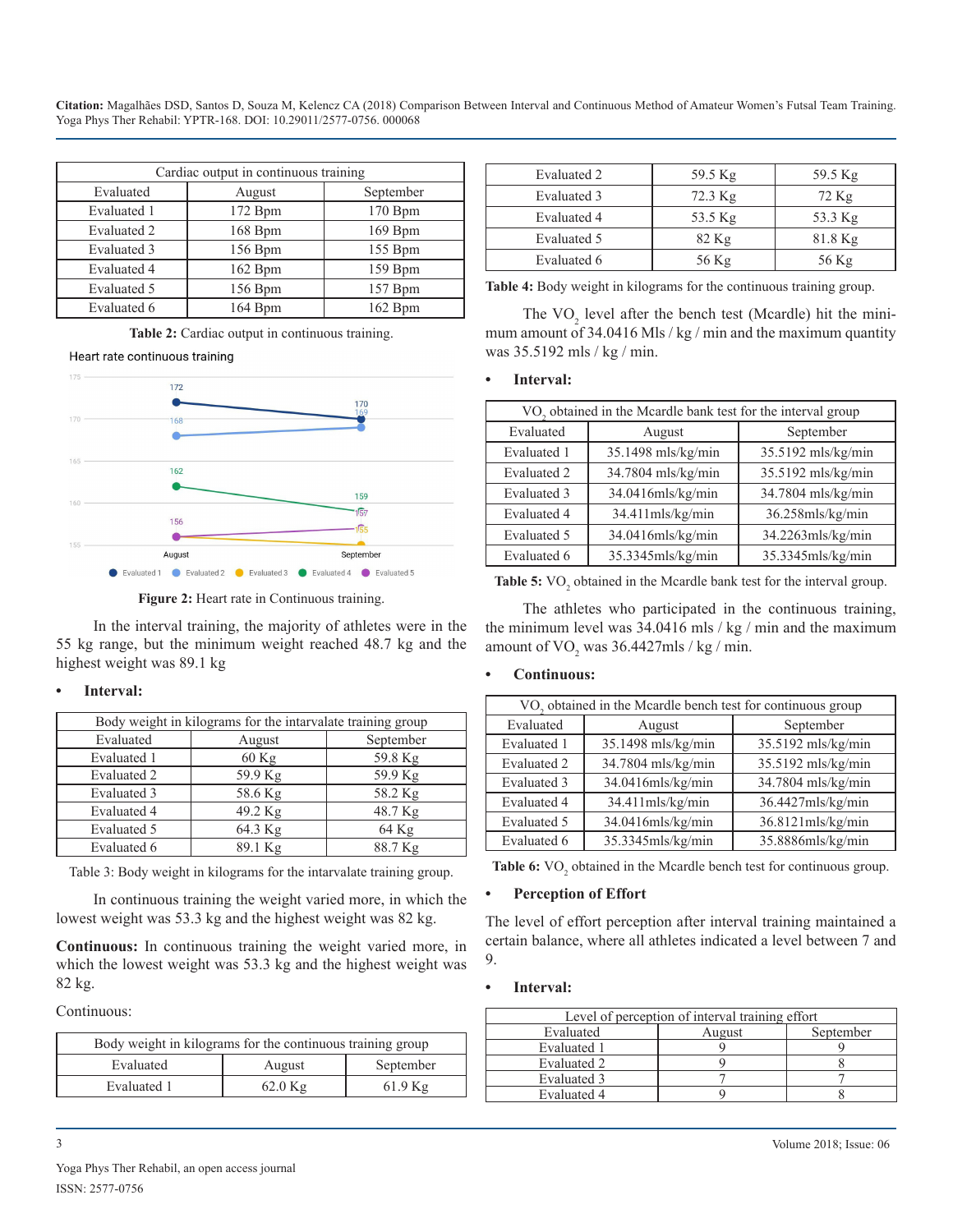| Evaluated 5                                               |  |  |  |
|-----------------------------------------------------------|--|--|--|
| Evaluated 6                                               |  |  |  |
| Table 7: Level of perception of interval training effort. |  |  |  |

Subjective Perception Level of Effort in Interval Training  $10$ August September  $\Omega$ Evaluated 1 Evaluated 2 Evaluated 3 Evaluated 4 Evaluated 5 Evaluated 6

Figure 3: Perception level of Effort interval training.

The athletes who did continuous training even indicating also levels between 7 and 9, presented a level lower than 9 in comparison with the other group of athletes.

#### **Continuous:**

| Level of perception of effort for continuous training |        |           |  |
|-------------------------------------------------------|--------|-----------|--|
| Evaluated                                             | August | September |  |
| Evaluated 1                                           |        |           |  |
| Evaluated 2                                           |        |           |  |
| Evaluated 3                                           |        |           |  |
| Evaluated 4                                           |        |           |  |
| Evaluated 5                                           |        |           |  |
| Evaluated 6                                           |        |           |  |

Table 8: Level of perception of effort for continuous training.

Level of subjective perception of effort in continuous training



Figure 4: Level of subjective perception of effort for continuous training.

## **Discussion**

The anthropometric values, mainly weight, are similar to

those of other studies in the literary review, where the weight of the group of those who did interval training mainly to the study done by Rodrigues, et al. [11], which indicate a low level of athletes with unusual weight. Already the heart rate varied greatly in our measurements, where the lowest frequencies were 155 and the highest was 172 bpm, in the study performed by Duarte [9] the indices were similar to those performed in the present study.

The  $VO<sub>2</sub>$  Levels had evolutions, but not as significant, in Santos, et al. [5], also did not have significant effects for people who train in the methodology continues, already in the research of Caputo, et al. [7], the level of  $VO<sub>2</sub>$  for those who were higher for athletes who train at intervals. The level of perception of effort has approximated to 8, similar to the work done by Santa Cruz, et al. [10], in which athletes in general average also had level 8.

## **Conclusion**

The values in kilograms of the futsal athletes varies a lot, since it is a sport where each position has a different characteristic, the athletes who normally play in the wing, are leaner and faster, since the fixed ones and pivots, generally have more muscular mass, causing the increase in weight and especially the average kilogram of the team. The heart rate of the athletes although they were in exercise, had little variation, however we saw in the study that was beginning to decrease the beat with each evaluation, would probably stabilize in a lower level than the presented one.

As with the above item, the  $VO<sub>2</sub>$  level also presented evolution, even if not significant, we believe that in the sequence of this work, the level of  $\rm VO_{2}$  increases significantly, causing a better performance for the athletes. The perception of effort remained within an average at work, but with the lowest heart rate and  $\rm VO_{2}$  growing every month, briefly the Subjective Effort Perception indication should drop because the body is making better gas exchange. With these results it was concluded that both training methods produce positive results for female futsal athletes, with only a small advantage of continuous training.

## **References**

- 1. Mcardle WD, Katch FI, Katch VL (1996) Physiology of the Exercise: Nutrition, Exercise and Human Performance, I Group National Publisher, 7ªed, Rio de Janeiro 1996.
- 2. Weineck J (1999) Ideal training, Manole, 9th Ed, Rio de Janeiro, 1999
- 3. Andrade MX (2017) Futsal D the Initiation to the High Profit. 1ªed, Carlos Barbosa 2017.
- 4. Son JF, et al. (2003) The Dermatoglifia N Futsal Brasileiro De Alto Rendimento, Fitness Perfomance, 2003.
- 5. Saints M, et al. (2005) The Effects of the Spaced-Out Training And of the Continuous Training In the Reduction of the Physical Composition Em Mulheres Adultas. Revised Virtual Efartigos 2: 3-12.